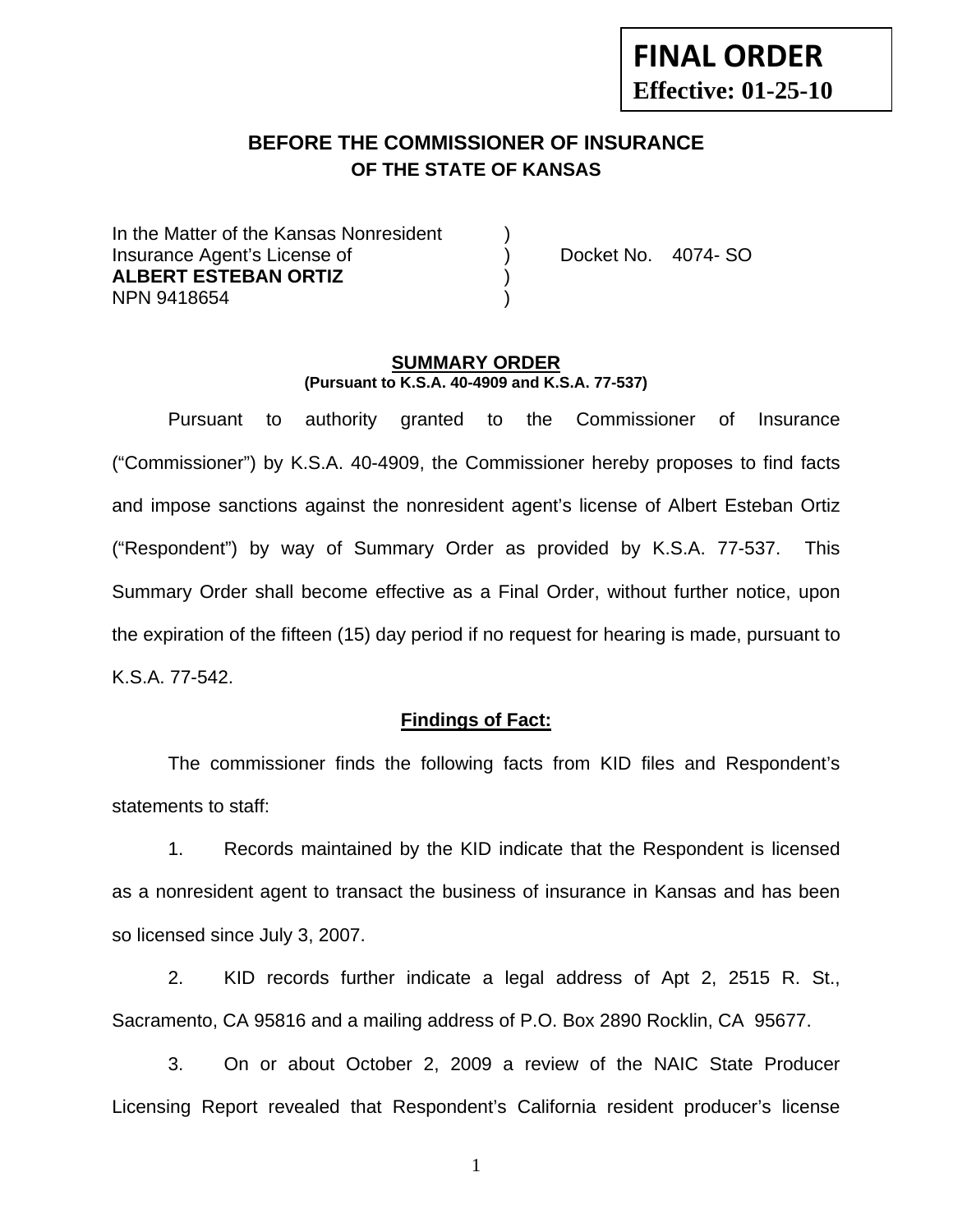were disciplined by revocation for "Failure to Respond; Criminal Record/History; Misdemeanor Conviction. The effective date of the revocation was August 16, 2009.

4. Respondent has failed to report the discipline on his license to KID.

5. On November 9, 2009 a letter was mailed to Respondent at the above

listed mailing address, outlining the above facts. The letter was not returned and

Respondent has not responded to the facts contained in the letter.

#### **Applicable Law**

6. K.S.A. 40-4909(a) provides, in relevant part:

"The commissioner may deny, suspend, revoke or refuse renewal of any license issued under this act if the commissioner finds that the applicant or license holder has:

- (2) Violated:
	- (A) Any provision of chapter 40 of the Kansas Statutes Annotated, and amendments thereto, or any rule and regulation promulgated hereunder
- (8) Used any fraudulent, coercive, or dishonest practice, or demonstrated any incompetence, untrustworthiness, or financial irresponsibility in the conduct of business in this state or elsewhere. . .."

7. The Commissioner may revoke any license issued under the Insurance

Agents Licensing Act if the Commissioner finds that the interests of the insurer or the

insurable interests of the public are not properly served under such license. K.S.A. 40-

4909(b).

 8. A producer must inform the Commissioner of Insurance within 30 days of any discipline against a producer's license. K.A.R. 40-7-9(a).

#### **Conclusions of Law**

 9. The Commissioner has jurisdiction over Respondent as well as the subject matter of this proceeding, and such proceeding is held in the public interest.

2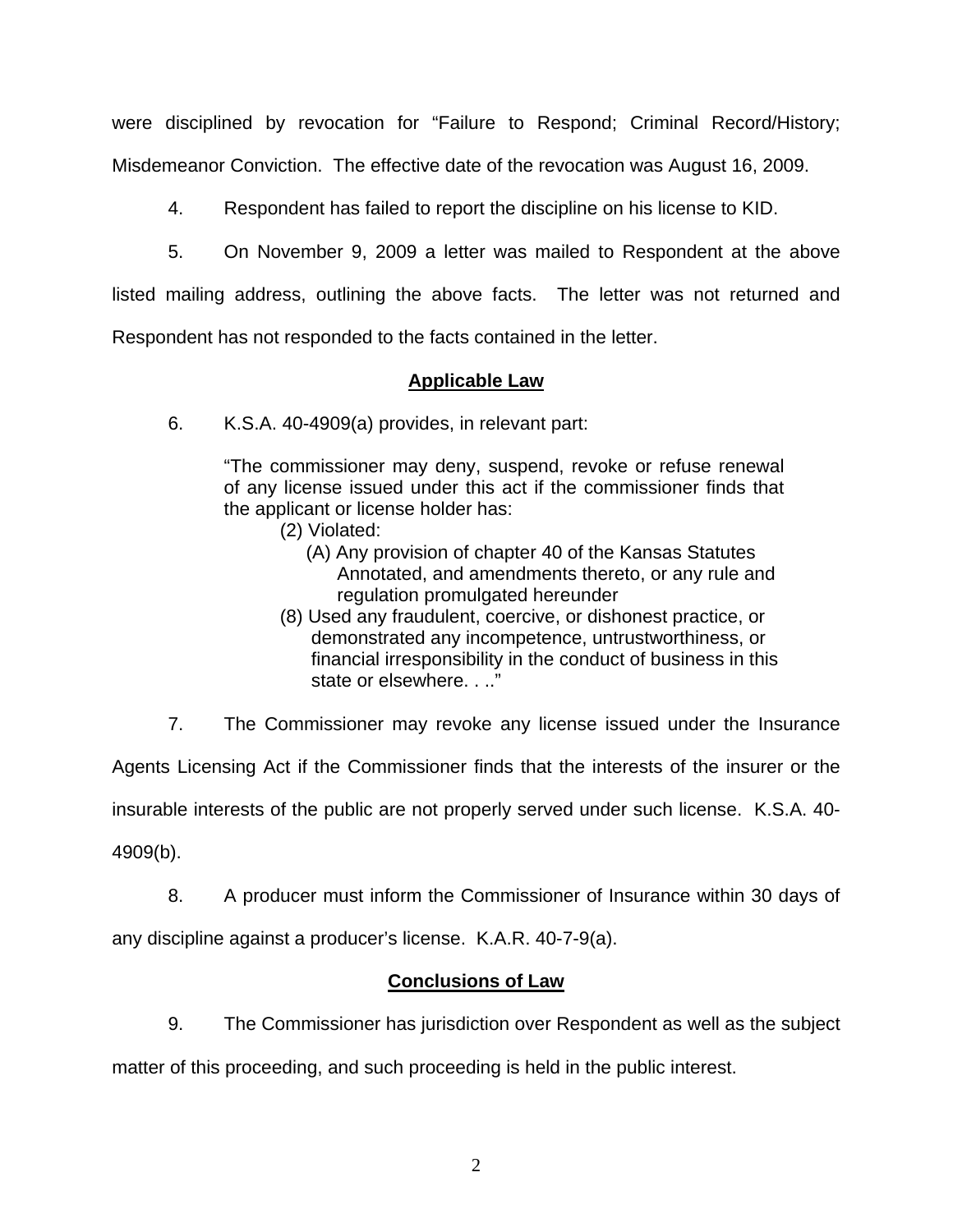The Commissioner finds, based on the facts contained in paragraphs 3 and 4, that Respondent has demonstrated incompetence, untrustworthiness, or financial irresponsibility in the conduct of business.

 10. Based on the Respondent's discipline and failure to report the discipline, the Commissioner concludes that sufficient grounds exist for the revocation of Respondent's insurance agent's license pursuant to K.S.A. 40-4909(b) because such license is not properly serving the interests of the insurer and the insurable interests of the public.

 11. Based on the facts and circumstances set forth herein, it appears that the use of summary proceedings in this matter is appropriate, in accordance with the provisions set forth in K.S.A. 77-537(a), in that the use of summary proceedings does not violate any provision of the law and the protection of the public interest does not require the KID to give notice and opportunity to participate to persons other than Respondent.

**IT IS THEREFORE ORDERED BY THE COMMISSIONER OF INSURANCE THAT** the Kansas nonresident insurance agent's license of Albert Esteban Ortiz is hereby **REVOKED. It is further ordered,** that Albert Esteban Ortiz shall **CEASE and DESIST** from the sale, solicitation, or negotiation of insurance and/or receiving compensation deriving from the sale, solicitation, or negotiation of insurance conducted after the effective date of this order.

3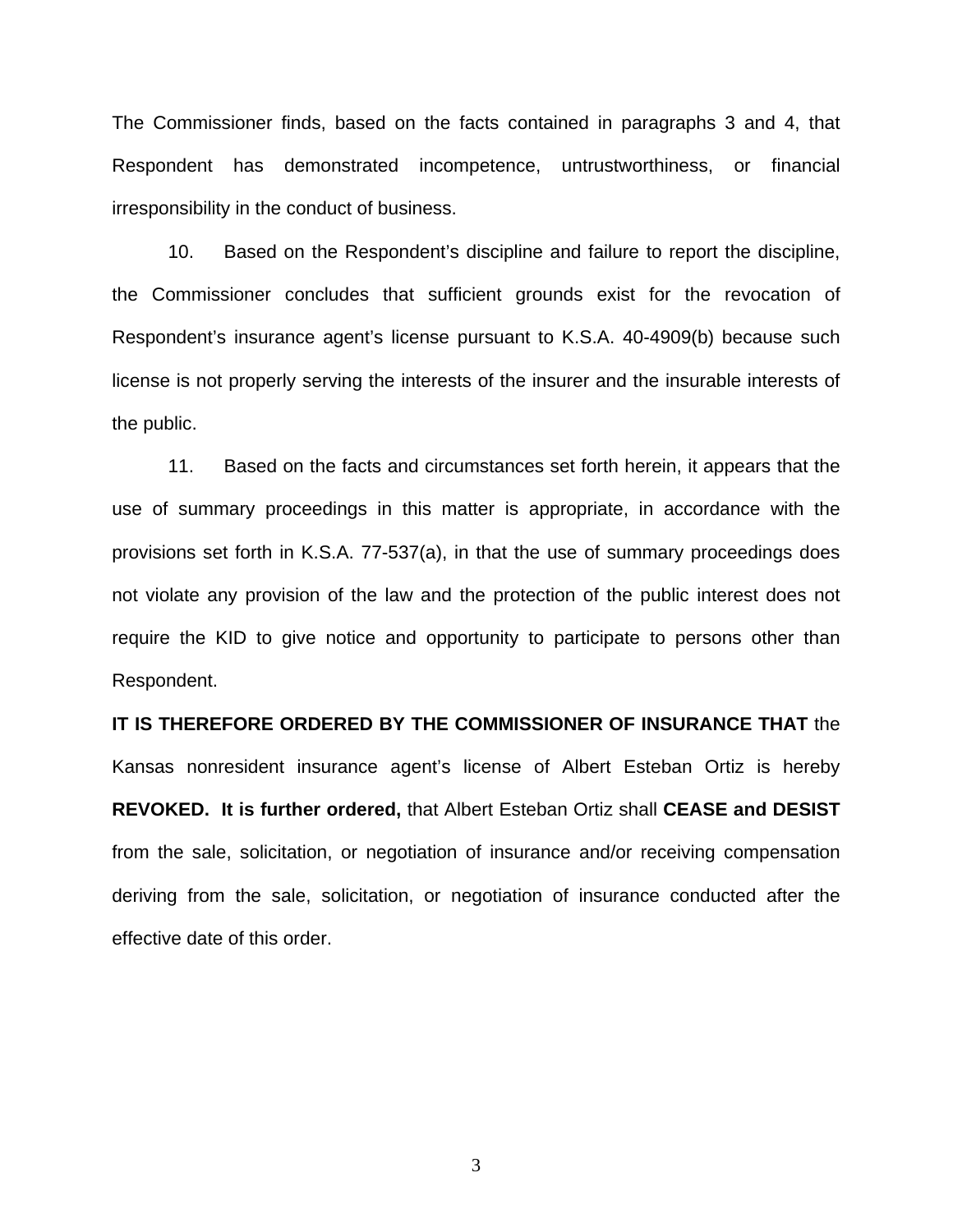#### **NOTICE OF RIGHTS**

(Pursuant to K.S.A. 77-542)

Albert Esteban Ortiz is entitled to a hearing pursuant to K.S.A. 77-537 and K.S.A. 77-542, the Kansas Administrative Procedure Act. If Respondent desires a hearing, he must file a written request for a hearing with:

 John W. Campbell, General Counsel Kansas Insurance Department 420 S.W.  $9<sup>th</sup>$  Street Topeka, Kansas 66612

This request must be filed within fifteen (15) days from the date of service of this Order. If Respondent requests a hearing, the Kansas Insurance Department will notify him of the time and place of the hearing and information on procedures, right of representation, and other rights of parties relating to the conduct of the hearing, before commencement of the same.

If a hearing is not requested in the time and manner stated above, this Summary Order shall become effective as a Final Order upon the expiration of time for requesting a hearing, pursuant to K.S.A. 77-613. In the event Respondent files a Petition for Judicial Review, pursuant to K.S.A. §77-613(e), the agency officer to be served on behalf of the Kansas Insurance Department is:

 John W. Campbell, General Counsel Kansas Insurance Department 420 S.W. 9<sup>th</sup> Street Topeka, Kansas 66612